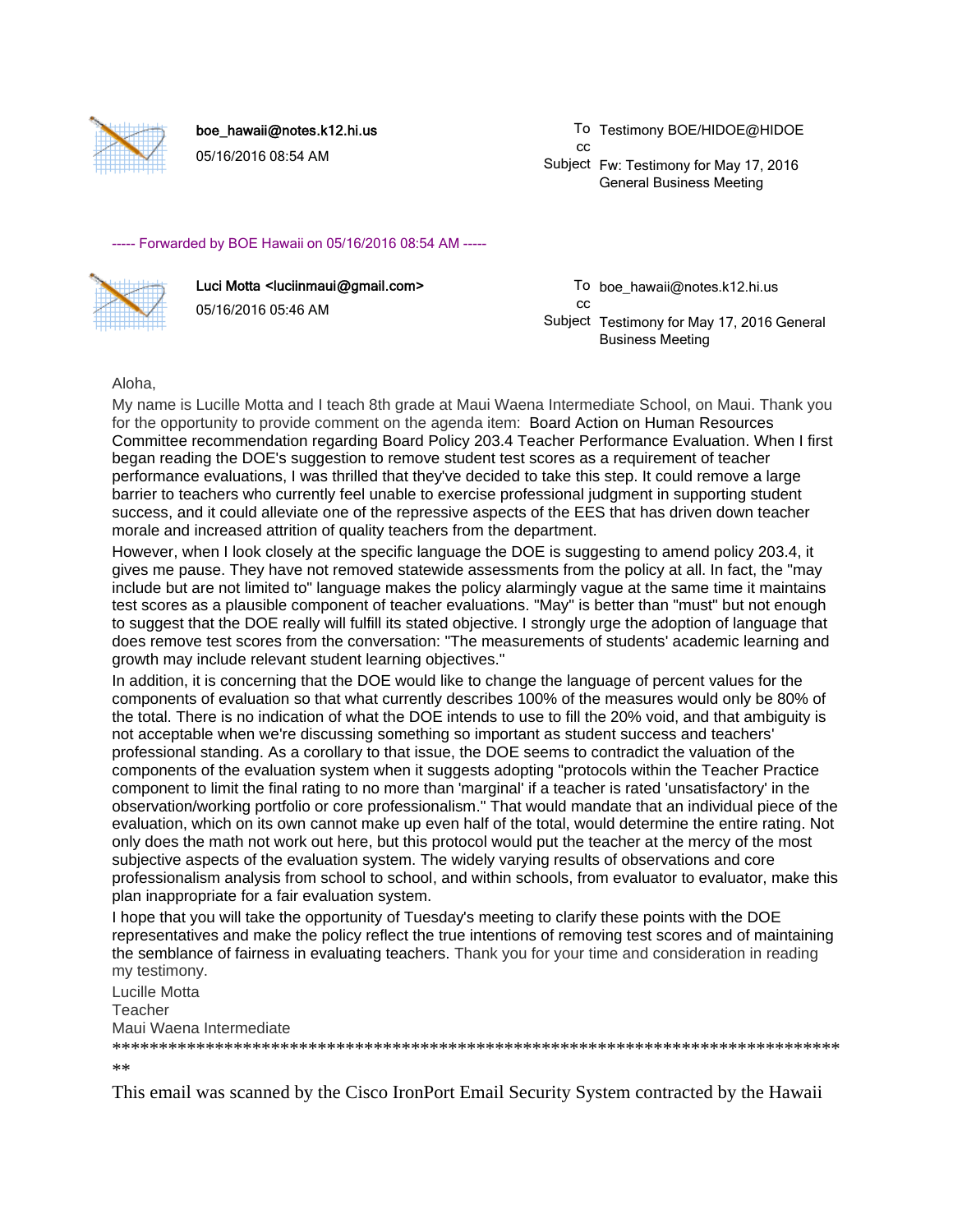Dept of Education. If you receive suspicious/phish email, forward a copy to spamreport@notes.k12.hi.us. This helps us monitor suspicious/phish email getting thru. You will not receive a response, but rest assured the information received will help to build additional  $\ast\ast$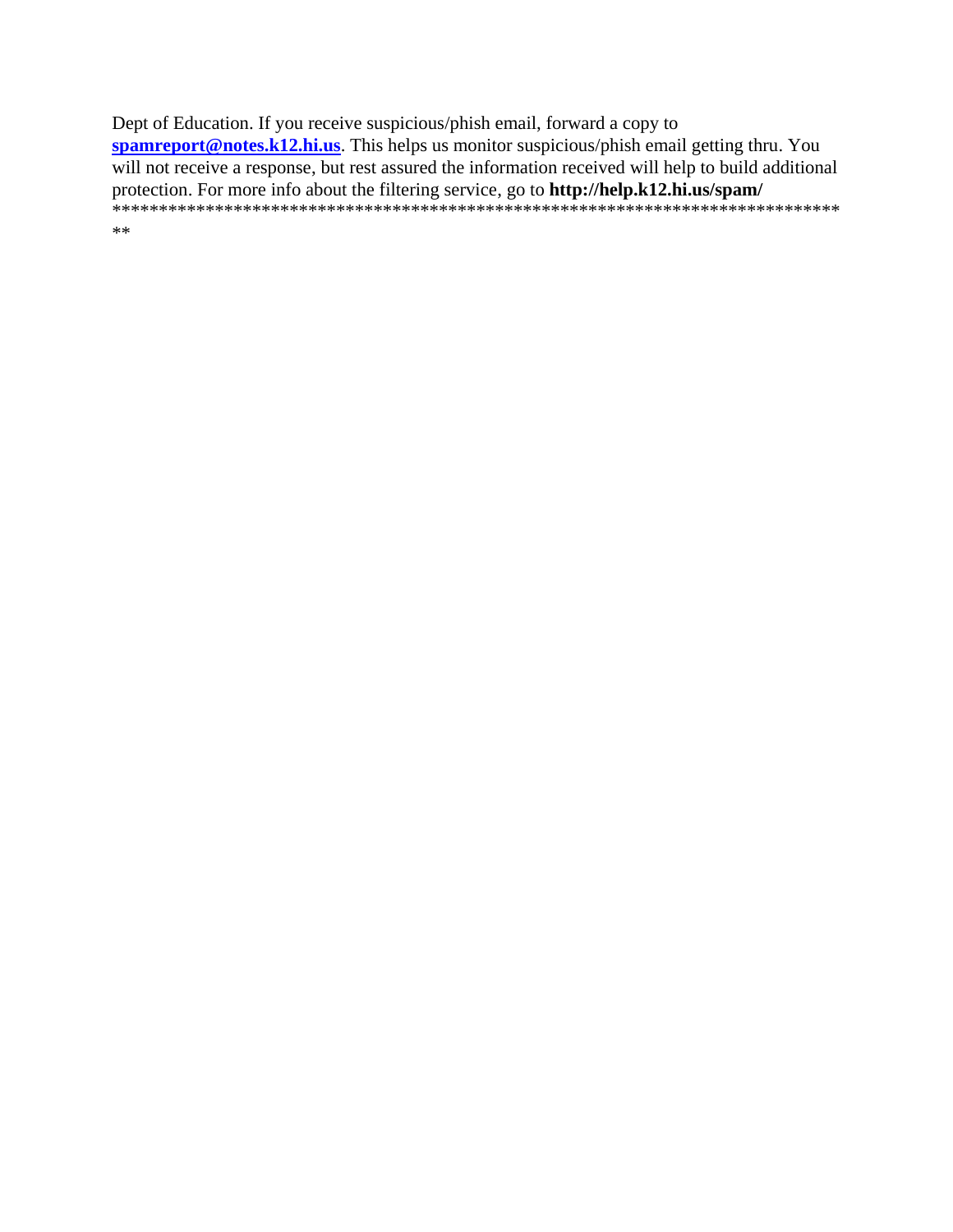

**1200 Ala Kapuna Street** s **Honolulu, Hawaii 96819 Tel: (808) 833-2711** s **Fax: (808) 839-7106** s **Web: www.hsta.org**

> **Corey Rosenlee President Justin Hughey Vice President**

**Amy Perruso Secretary-Treasurer**

## **Wilbert Holck** TE **Executive Director** STIMONY BEFORE THE BOARD OF EDUCATION GENERAL BUSINESS MEETING

TUESDAY, MAY 17, 2016

RE: AGENDA ITEM VII, A, POLICY 203.4

COREY ROSENLEE, PRESIDENT HAWAII STATE TEACHERS ASSOCIATION

Chair Mizumoto and Members of the Board:

The Hawaii State Teachers Association **supports** amending Board of Education Policy 203.4, Teacher Performance Evaluation, to remove standardized testing from the state's Educator Effectiveness System.

Today, in partnership with the Department of Education, we ask you to seize an opportunity with which we've been entrusted by the federal government. Passed in December of 2015, the Every Student Succeeds Act provides states with increased flexibility in the use and management of standardized testing by, in part, eliminating mandatory inclusion of tests in teacher evaluations. ESSA also permits states to limit the amount of time that students spend preparing for and taking standardized tests and provides funding to states for auditing and streamlining assessment systems.

Discarding standardized testing in teacher evaluations will restore responsibility for learning to dedicated teachers and begin to reinstate respect as the core value around which educator assessment rotates. We can now focus on the studentcentered purpose of evaluation systems–supporting teachers' needs, as they fulfill the needs of their pupils–and create pathways for better communicating and implementing that shared goal.